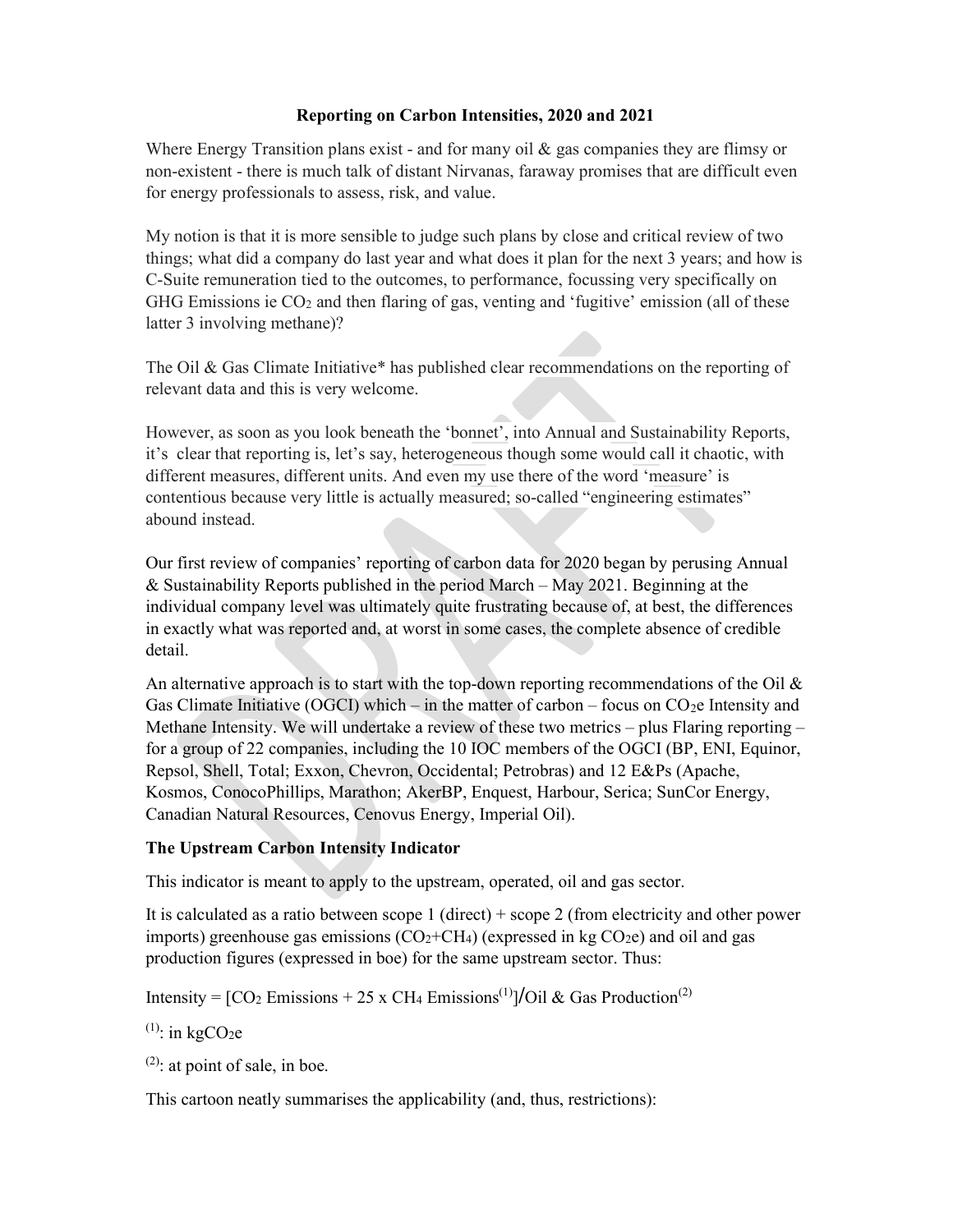

Figure 3: Boundaries of the carbon intensity target (illustration)

# 2. The Methane Intensity Indicator

This indicator is meant to apply to the upstream, operated, oil & gas sector.

The intensity is calculated as a percentage figure, which represents the volume of methane emissions for the upstream gas and oil sector as a percentage of the volume of the total gas marketed for the same upstream sector. Thus:

Intensity =  $CH_4$  Emissions/Marketed Gas<sup>(1)</sup>

<sup>(1)</sup>: Methane  $(Sm^3)/Gas(Sm^3)$  [x100 to give the %]

This cartoon neatly summarises the applicability (and, thus, restrictions):



Figure 5: Boundaries of the methane intensity target (illustration)

Methane emissions from fugitives, venting and incomplete combustion, for example in flares and turbines, are all included.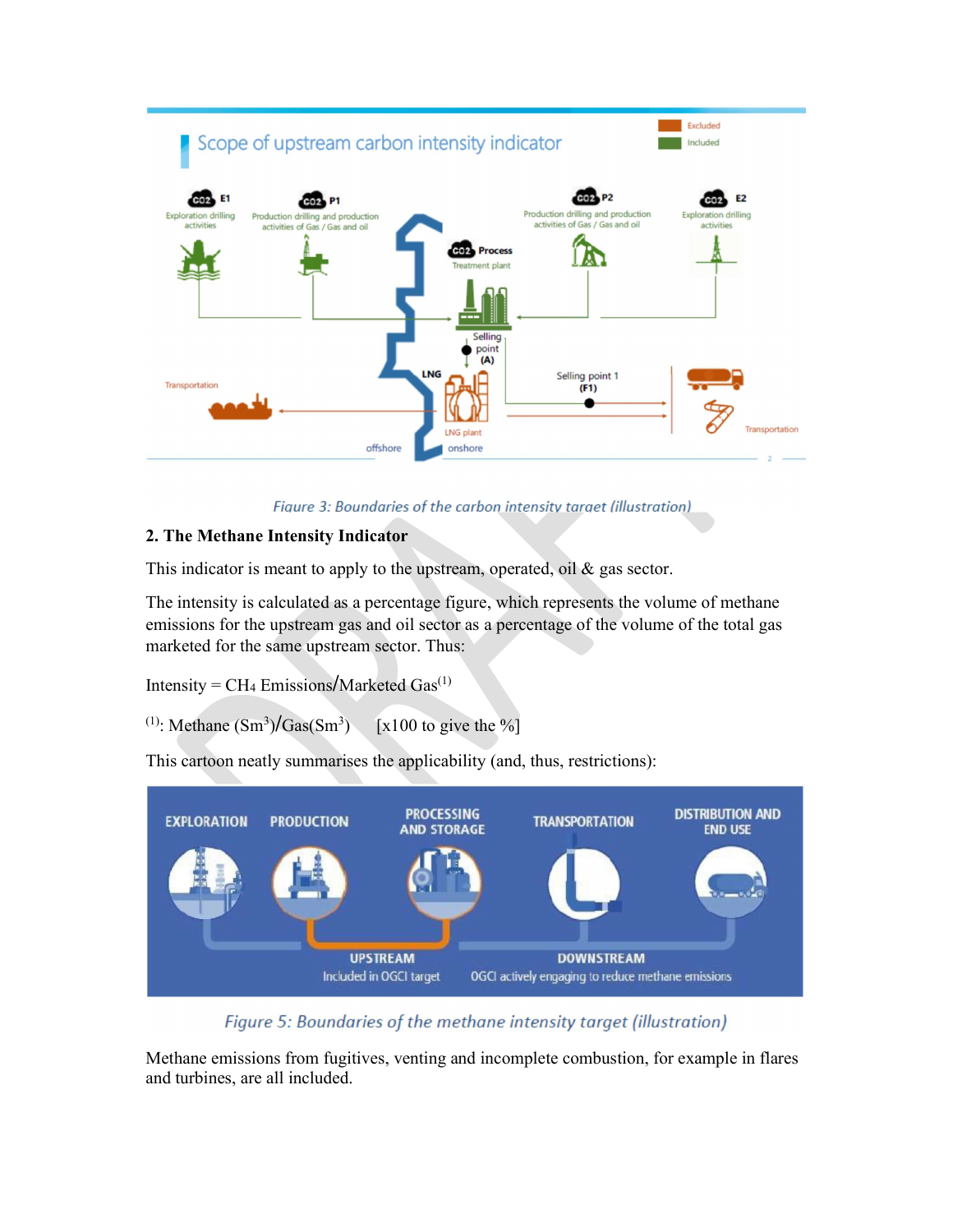Following this approach, emissions linked to *force majeure* events or sabotage are also included. The (non-comprehensive) list below details typical sources of emissions that are included in the scope of methane emissions reported: Non-combustion related emissions

• Hydrocarbon storage tanks

- Compressor seals
- Pneumatic controls and pumps
- Liquids unloading and storage
- Fugitive leaks
- Loss of primary containment
- Gas dehydration
- Venting (e.g. casing head, gas separation)
- Well completion

Combustion-related emissions

- Flaring (ie unburnt methane)
- Stationary combustion sources, e.g. turbines

## 3. Flaring

To be clear, methane that exits the flare tip unburnt is counted as a methane emission (see 2. above), the  $CO<sub>2</sub>$  produced when methane is successfully burnt is counted as a carbon dioxide emission (see 1. Above) – at least that's what OGCI say/recommend!

Reporting a Flaring Intensity is not suggested by OGCI but it seems as sensible to do it here as for Methane. Thus:

```
Intensity = Flared Methane/Marketed Gas^{(1)}
```

```
<sup>(1)</sup>: Methane (Sm^3)/Gas(Sm^3) [x100 to give the %]
```
## 4. Data

The idea was to keep things simple – surely all of these companies, but especially the OGCI members, would publish enough data to fill out items A.- E. in this table, allowing calculation of the 3 Intensities (and comparison with what the companies themselves reported, if they did)?

| <b>COMPANY:</b>                   | 2020 | 2021 |
|-----------------------------------|------|------|
| A. $CH_4(Sm^3)$                   |      |      |
| B. GHG (million tonnes $CO2e$ )   |      |      |
| C. Flaring $(Sm^3)$               |      |      |
| D. Oil & Gas Production (boe)     |      |      |
| E. Marketed Gas $(Sm3)$           |      |      |
| <b>Carbon Intensity (B./D.)</b>   |      |      |
| Methane Intensity $(A.E.)$ as a % |      |      |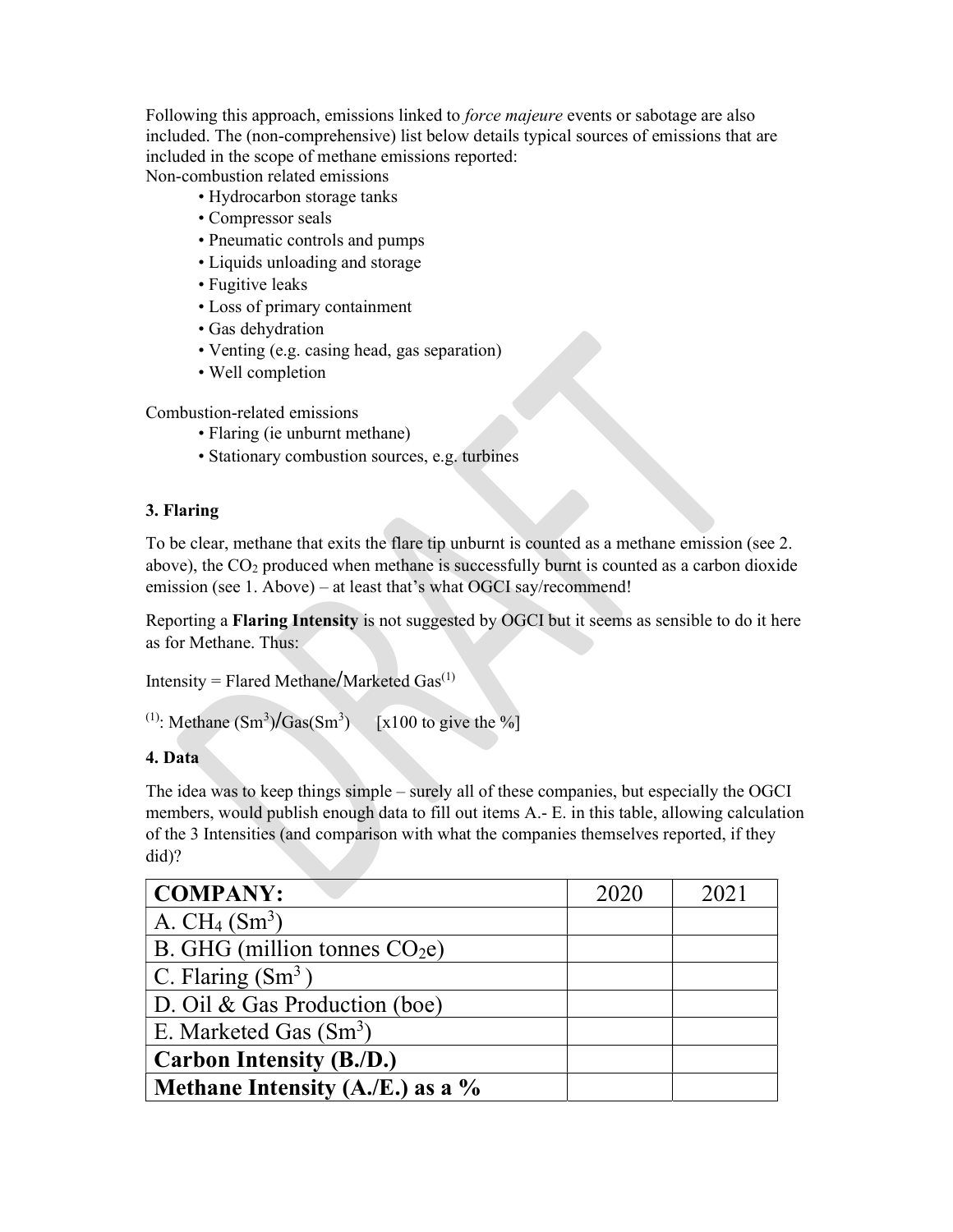| Flaring Intensity (C./E.) as a $\%$ |  |
|-------------------------------------|--|
| COMMENTS:                           |  |

The observation is, yes, sort of. But consider for example reporting of methane emissions: for the 10 OGCI members the units reported in were:  $mmTCO<sub>2</sub>e$ , kTonnesCH<sub>4</sub>, mmTonnesCH<sub>4</sub>, mmSm<sup>3</sup>. This modest heterogeneity was found in all of the reported items, not least in Marketed Gas.

And perhaps more surprising, the oil  $\&$ /or gas production numbers were reported inconsistently.

Much effort was needed to work through this heterogeneous reporting and the inconsistencies. And one result was that in some cases, the reported Intensities could not be reproduced from the reported data!

These inconsistencies make credible absolute comparisons difficult though relative benchmarking is possible.

## 5. The 10 OGCI members

The table below summarises the anonymised data for the 10 Majors who are OGCI members, together with the OGCI's stated targets for 2020. All reporting is for 2020 except for company A that reported for 2019.

| Company                 | $OGCI^{1}$ | А    |      |      |              | E             | F    |      | H    |      |      |
|-------------------------|------------|------|------|------|--------------|---------------|------|------|------|------|------|
| Carbon                  | 19.5       | 34.7 | 26.8 | 33.0 | 15.8         | 24.1          | 20.0 | 8.0  | 63.0 | 21.0 | 18.0 |
| Intensity <sup>2)</sup> |            |      |      |      |              |               |      |      |      |      |      |
| Methane                 | 0.20       | 0.38 | 0.17 | 1.47 | 0.14         | $\sqrt{0.12}$ | 0.02 | 0.13 | 0.02 | 0.17 | 0.19 |
| Intensity <sup>3)</sup> |            |      |      |      |              |               |      |      |      |      |      |
| Flaring                 | N/A        | 5.00 | 2.22 |      | $-5.04$ 6.46 | 1.43          | 1.54 | 2.47 | 2.09 | 2.76 | 3.18 |
| Intensity <sup>3)</sup> |            |      |      |      |              |               |      |      |      |      |      |

<sup>1</sup>): OGCI targets for 2020

<sup>2)</sup>: Reported kgCO<sub>2</sub>e/boe

 $3$ ): Computed %

Taking these numbers at face value, most companies are failing to hit the OGCI Carbon Intensity target with a couple of clear outliers( A, C and H); in contrast most are below the Methane Intensity target with one clear outlier (A).

On Flaring Intensity, there are 3 clear outliers (A, C and D).

#### 6. Next Steps

As these 10 Majors begin reporting 2021 flaring & emissions data – hopefully with a greater degree of consistency and recognition of OGCI's recommendations with respect to Intensities – the above table will be updated to compare 2020 and 2021. This will demonstrate individual companies' performance improvement and the alignment with any new OGCI targets.